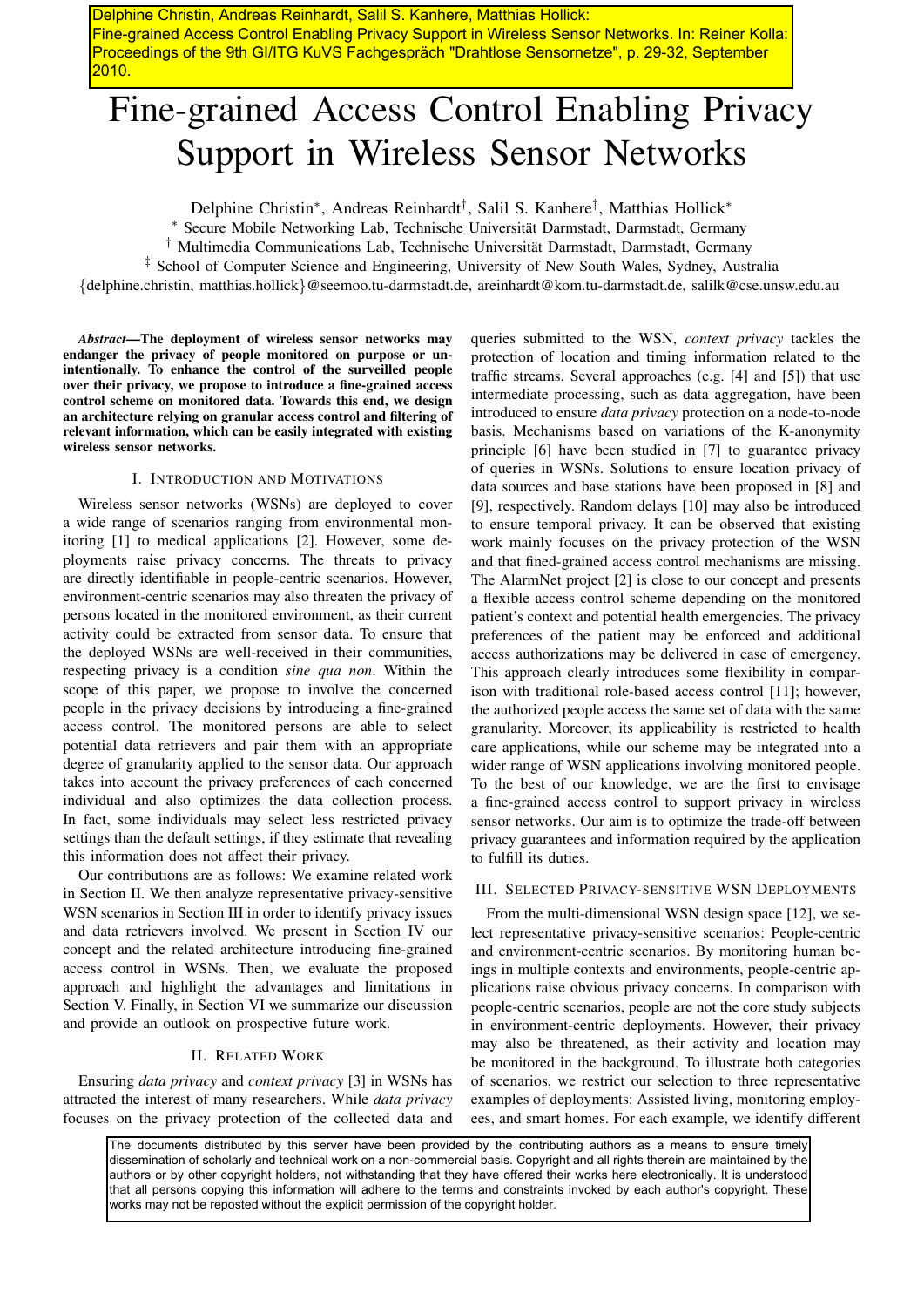sensed parameters and potential data consumers.

# *A. People-centric Scenarios*

*1) Assisted living:* Wireless sensor networks are deployed in elderly peoples' homes to monitor their physiological parameters and activities. The deployment consists generally of two subnetworks: A Body Area Network (BAN) and a fixed network, as presented in [2]. Wearable sensors measuring ECG, blood pressure and sugar level may be part of the BAN, while presence detection, temperature and humidity sensors may compose the fixed network. The collected data can interest different groups of people including doctors, nurses, family members and other residents. However, to protect the privacy of the monitored people, these data should not be delivered with the same degree of granularity. Doctors require the entire set of the physiological parameters with the finest degree of granularity to be able to establish a diagnosis as precise as possible, while family members are only able to find out whether the monitored person is at home or in his room. Room temperature information might be made available to all people interested.

*2) Monitoring Employees:* The employees' current activity can be monitored by sensor nodes deployed in offices and workplaces in order to determine whether they can be interrupted, as presented in [13]. For example, cameras and accelerometers can be used to determine the employees' context. However, sensitive information is gathered and should be carefully disclosed to potential data requestors. Different degrees of granularity are introduced to allow superiors, colleagues, friends or family members to find out the current state of interruptibility of the person of interest. For example, the responses of the system indicates that the person is busy or reveal his activity with a high degree of precision depending on the trust level between the monitored employee and the requesting person.

# *B. Environment-centric Scenario*

*1) Smart Homes:* Temperature, humidity, brightness, and contact sensors can be disseminated within habitations to measure the ambient conditions and control the Heating, Ventilating and Air Conditioning (HVAC) systems in order to optimize their energy consumption. Different groups of people can exploit these measurements: The residents, the employees of the surveillance company and the firefighters. The residents can consult the sensor data to verify if the measured values correspond to their preferences or adjust them to their needs, while the surveillance company and the firefighters may consult the data to detect intrusions and fires respectively. Authorizing the access to the sensor data with the highest degree of granularity to the residents does not raise any privacy concerns. On the contrary, the privacy of the habitants may be endangered if the surveillance company and the firemen have access to these data and are able to extract the current activities of the residents. For example, if the light is on and the humidity degree increases in the bathroom, it can be easily deduced that somebody is taking a

shower. To protect the privacy of the habitants, the sensor data should be delivered to the third parties with a coarser degree of granularity. However, the selected degree of granularity should be sufficient to allow them to detect abnormal events.

The examination of the previous scenarios has showed that distinct categories of people have interests in accessing the sensed data and demonstrated the necessity to introduce different degrees of granularity to ensure privacy. However, proposing a general mapping between categories of data consumers and degrees of granularity is made impossible by the personal nature of the privacy conception.

## IV. CONCEPT AND ARCHITECTURE

Based on the observations made in the previous section, we propose an approach to introduce fine-grained access controls supporting privacy in WSNs. We first introduce briefly our concept and we then provide a detailed description of the proposed architecture and the related components.

#### *A. Concept Overview*

Guaranteeing privacy in WSNs is a key factor to allow their acceptance by the public. In fact, without any privacy protection mechanism, their deployment may be refused or the monitored people may deactivate the sensing function. In this case, the sensor data collected by the application may be insufficient to deliver reliable results and fulfill its primary function. To avoid such pitfalls, we propose to optimize the trade-off between guaranteeing the protection of privacy and fulfilling the application needs by introducing a fine-grained access control mechanism. The concerned people are able to select the persons authorized to access their data and attribute them different privacy degrees depending on the nature of the data, their privacy preferences and their personal relationships. The mechanism of data delivery is not on a binary basis, available or unavailable, but becomes granular with multiple degrees. Consequently, more parties can benefit from the data without threatening the privacy of the monitored subjects.

## *B. Architecture*

Our concept is based on a two-tier architecture including a WSN and a privacy-enhanced base station, as illustrated in Fig. 1. The base station supports interaction with the monitored persons, as well as potential data consumers.

*1) Wireless Sensor Network:* The WSN is composed of homogeneous or heterogeneous platforms. We assume that the sensor data are annotated with timestamps and that the base station can identify the type of sensor data. The data are transferred to the base station via traditional routing protocols adapted to characteristics of the deployment. The communication between the sensors and the base station is assumed to be adequately protected against external adversaries by well-established cryptographic techniques e.g. encryption and authentication. The integration of complex techniques using different encryption keys depending on the required level of privacy, such as presented in [14] may also be envisaged. Once the data reaches the base station, their characteristics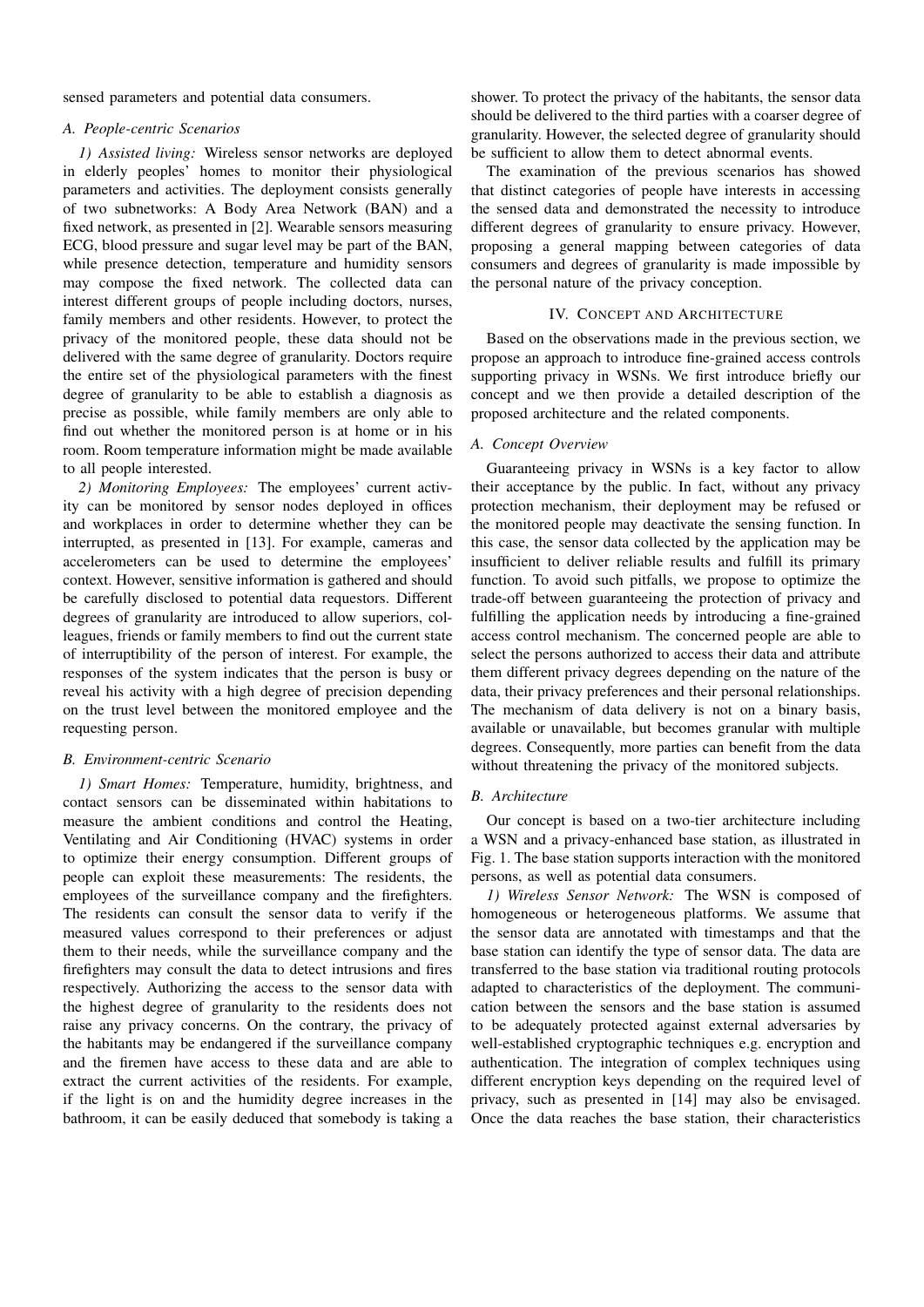

Fig. 1. Proposed Architecture

are extracted (e.g. timestamps, data type) and they are then stored in the database. The database is secured and protected against attackers by means of classical mechanisms.

*2) Privacy-enhanced Base Station:* It comprises four main components: A search agent, a privacy agent, a filtering module, and a database. The functionalities of these components are successively described in detail in the following paragraphs.

- *Search Agent*: Data consumers can login and search for data through a web interface. They can define different search parameters including e.g. type of data and collection time. These parameters are included into a data request and transmitted to the search agent. The search agent processes it and delegates the authorization verification to the privacy agent. If the data consumer is identified as unauthorized by the privacy agent, the search agent displays an "access denied" message. Otherwise the search agent displays the response provided by the system, once the full processing cycle is achieved.
- *Privacy Agent*: Each monitored person can define his/her privacy preferences through a dedicated interface. The privacy preferences include a list of authorized people mapped with a particular degree of granularity for each type of sensed data. The privacy agent stores, manages and maintains these privacy preferences. When a data request for accessing a particular data is received by the search agent, it forwards the same to the privacy agent. The privacy agent verifies the access authorization set by the concerned person(s). In case of diverging privacy settings between multiple monitored persons, the privacy agent selects the strictest preferences in order to ensure the maximal privacy guarantees for each person. For example, Alice and Bob are monitored in the same room and Alice authorized Carol to access her data with a high degree of granularity, while Bob did not mention Carol in his list of authorized people (or indicate a lower degree of granularity than Alice). Carol will thus not be authorized to access the requested data (or only with the lowest degree of granularity set by Bob). When the authorization is checked and the degree of granularity determined, the privacy agent transmits a data request

including the corresponding data and granularity settings to the filtering component.

• *Filtering Module*: The filtering module is composed of different submodules. Each submodule supports a unique type of data and is able to extract different degrees of granularity from the sensor data. The amount and nature of the submodules is influenced by the WSN application and the deployed sensors. Moreover, the complexity of the processing depends on the nature of the sensor data. For example, extracting distinct degrees of granularity from temperature data requires simpler processing than from captured sounds. Once the filtering module receives the data request from the privacy agent, it retrieves the data from the database and conveys it to the dedicated submodule by indicating the desired degree of granularity. As soon as the processing is achieved, the resulting data are transmitted at the appropriate level of granularity to the search agent.

### V. EVALUATION AND DISCUSSION

To complete the presentation of our approach, we conduct a preliminary evaluation of our concept and highlight the key advantages and limitations. The discussions focus on two main dimensions: Technical and human aspects.

From a technical point of view, our approach can be integrated into a wide range of WSN applications without requiring major modifications of the WSN deployment. The protocols and mechanisms applied within the WSN remain unchanged. However, sensor registration or data annotations are required to identify the type of data sensed and to apply the correct processing in the filtering module. If no scheme to identify the data type is supported in the existing WSN, its introduction may cause additional overhead and complexity. The design and implementation of the base station would require some modifications in order to introduce the agents discussed in Section IV. The functionality of the privacy and search agent would not differ to a large extent from one application to another. Only the available types of sensor data have to be adapted in the selection of the privacy settings and the search process. Therefore, a generic design can be developed and easily reused by adapting the data types to the application requirements. Similarly, a library of submodules for the filtering module covering a large range of sensor data to process could be designed and implemented. By maintaining their structure modular and loosely coupled, such submodules could be integrated easily. Nonetheless, the dependencies of the architecture on the sensor data types limit the flexibility of the WSN. For each new sensor type introduced within the WSN, an additional submodule has to be added into the filtering module.

Considering the human dimension, our concept introduces a novel perspective for the monitored people by involving them in the privacy decisions. Instead of employing static and generic privacy protection mechanisms, the concerned people can tune the privacy settings (authorized parties and associated granular data) according to their preferences. In